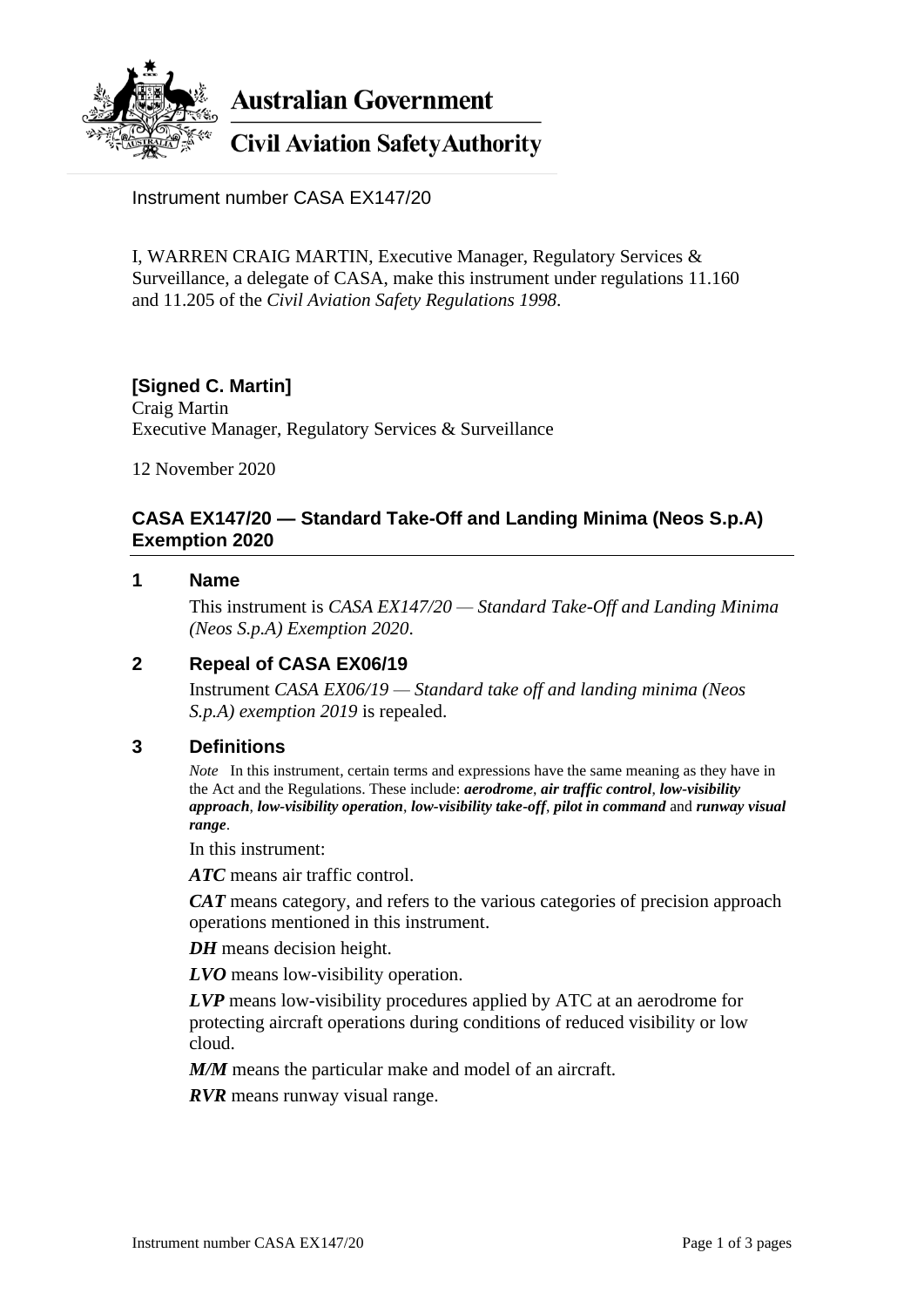# **4 Application**

This instrument applies in relation to Neos S.p.A of Italy (the *exempted operator*), ARN 1036627, if:

- (a) the exempted operator conducts a flight to or from an aerodrome in the following kinds of aircraft (the *aircraft*): B737-800, B787-9; and
- (b) ATC at the aerodrome has informed the pilot in command of the aircraft that LVP are in force.

## **5 Exemptions**

- (1) The exempted operator is exempt from compliance with subregulations 257 (3) and (4) of CAR in relation to the flight.
- (2) The pilot in command of the aircraft is exempt from compliance with subregulations 257 (3) and (4) of CAR in relation to the flight.

## **6 Conditions**

- (1) It is a condition of the exemption in subsection 5 (1) that the exempted operator ensures compliance with the requirements mentioned in subsection (3).
- (2) It is a condition of the exemption in subsection 5 (2) that the pilot in command of the aircraft ensures compliance with the requirements mentioned in subsection  $(3)$ .
- (3) The requirements are:
	- (a) the aircraft must comply with the meteorological minima for LVO and associated requirements set out in Schedule 1; and
	- (b) the requirements for LVO mentioned in Schedule 2.

## **7 Repeal of this instrument**

This instrument is repealed at the end of 31 October 2023.

# **Schedule 1 Operating minima for LVO**

#### **Low-visibility take-off minimum**

1 An aircraft of a kind mentioned in column 1 of Table 1 must not conduct a low-visibility take-off from the aerodrome if the reported RVR for the take-off is less than the meteorological minimum mentioned in column 2 of the Table.

#### **Table 1: Low-visibility take-off minimum**

| <b>Aircraft M/M</b><br>$\alpha$ (column 1) | Meteorological<br>minimum<br>$\alpha$ (column 2) |  |
|--------------------------------------------|--------------------------------------------------|--|
| B737-800                                   | $125 \text{ m}$                                  |  |
| B787-9                                     |                                                  |  |